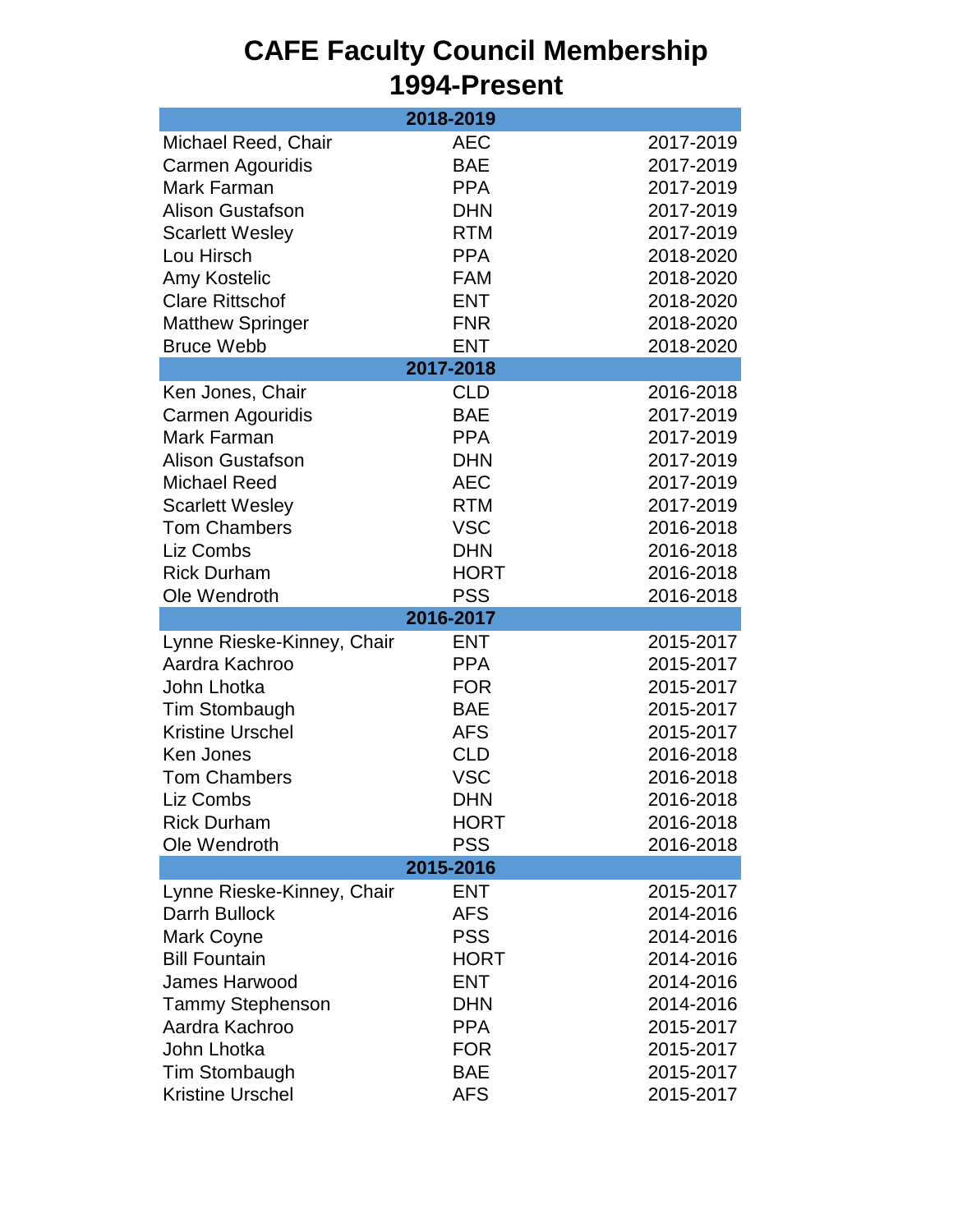| 1994-Present                                                                                                                                                                                                                 |                                                                                                                                                         |                                                                                                                                |  |  |  |
|------------------------------------------------------------------------------------------------------------------------------------------------------------------------------------------------------------------------------|---------------------------------------------------------------------------------------------------------------------------------------------------------|--------------------------------------------------------------------------------------------------------------------------------|--|--|--|
|                                                                                                                                                                                                                              | 2014-2015                                                                                                                                               |                                                                                                                                |  |  |  |
| Tony Pescatore, Chair<br>A. Bruce Downie, Secretary<br><b>Ryan Hargrove</b><br><b>Sam McNeill</b><br><b>Sharyn Perry</b><br>Darrh Bullock<br>Mark Coyne<br><b>Bill Fountain</b>                                              | <b>AFS</b><br><b>HORT</b><br>LA<br><b>BAE</b><br><b>PSS</b><br><b>AFS</b><br><b>PSS</b><br><b>HORT</b>                                                  | 2013-2015<br>2013-2015<br>2013-2015<br>2013-2015<br>2013-2015<br>2014-2016<br>2014-2016<br>2014-2016                           |  |  |  |
| James Harwood                                                                                                                                                                                                                | <b>ENT</b>                                                                                                                                              | 2014-2016                                                                                                                      |  |  |  |
| <b>Tammy Stephenson</b>                                                                                                                                                                                                      | <b>DHN</b>                                                                                                                                              | 2014-2016                                                                                                                      |  |  |  |
|                                                                                                                                                                                                                              | 2013-2014                                                                                                                                               |                                                                                                                                |  |  |  |
| Jim Ringe<br>Michael Barrett, Chair<br>Roger Brown<br><b>Roberta Dwyer</b><br>Krista Jacobsen<br><b>Tony Pescatore</b><br>A. Bruce Downie<br>Ryan Hargrove<br><b>Sam McNeill</b><br><b>Sharyn Perry</b>                      | <b>FOR</b><br><b>PSS</b><br><b>AEC</b><br><b>VET</b><br><b>HORT</b><br><b>AFS</b><br><b>HORT</b><br>LA<br><b>BAE</b><br><b>PSS</b>                      | 2012-2014<br>2012-2014<br>2012-2014<br>2012-2014<br>2012-2014<br>2013-2015<br>2013-2015<br>2013-2015<br>2013-2015<br>2013-2015 |  |  |  |
|                                                                                                                                                                                                                              | 2012-2013                                                                                                                                               |                                                                                                                                |  |  |  |
| Lisa Vaillancourt, Chair<br><b>Rebecca McCulley</b><br>John Strang<br>Keiko Tanaka<br><b>Cory Walters</b><br>Jim Ringe<br><b>Michael Barrett</b><br>Roger Brown<br>Roberta Dwyer<br>Krista Jacobsen                          | <b>PPA</b><br><b>PSS</b><br><b>HORT</b><br><b>CLD</b><br><b>AEC</b><br><b>FOR</b><br><b>PSS</b><br><b>AEC</b><br><b>VET</b><br><b>HORT</b><br>2011-2012 | 2011-2013<br>2011-2013<br>2011-2013<br>2011-2013<br>2011-2013<br>2012-2014<br>2012-2014<br>2012-2014<br>2012-2014<br>2012-2014 |  |  |  |
|                                                                                                                                                                                                                              | LA                                                                                                                                                      |                                                                                                                                |  |  |  |
| Brian Lee, Chair<br><b>Timothy Coolong</b><br><b>Tom Mueller</b><br><b>Kenneth Seebold</b><br><b>Timothy Stombaugh</b><br><b>Rebecca McCulley</b><br>John Strang<br>Keiko Tanaka<br>Lisa Vaillancourt<br><b>Cory Walters</b> | <b>HORT</b><br><b>PSS</b><br><b>PPA</b><br><b>BAE</b><br><b>PSS</b><br><b>HORT</b><br><b>CLD</b><br><b>PPA</b><br><b>AEC</b>                            | 2010-2012<br>2010-2012<br>2010-2012<br>2010-2012<br>2010-2012<br>2011-2013<br>2011-2013<br>2011-2013<br>2011-2013<br>2011-2013 |  |  |  |

# **CAFE Faculty Council Membership**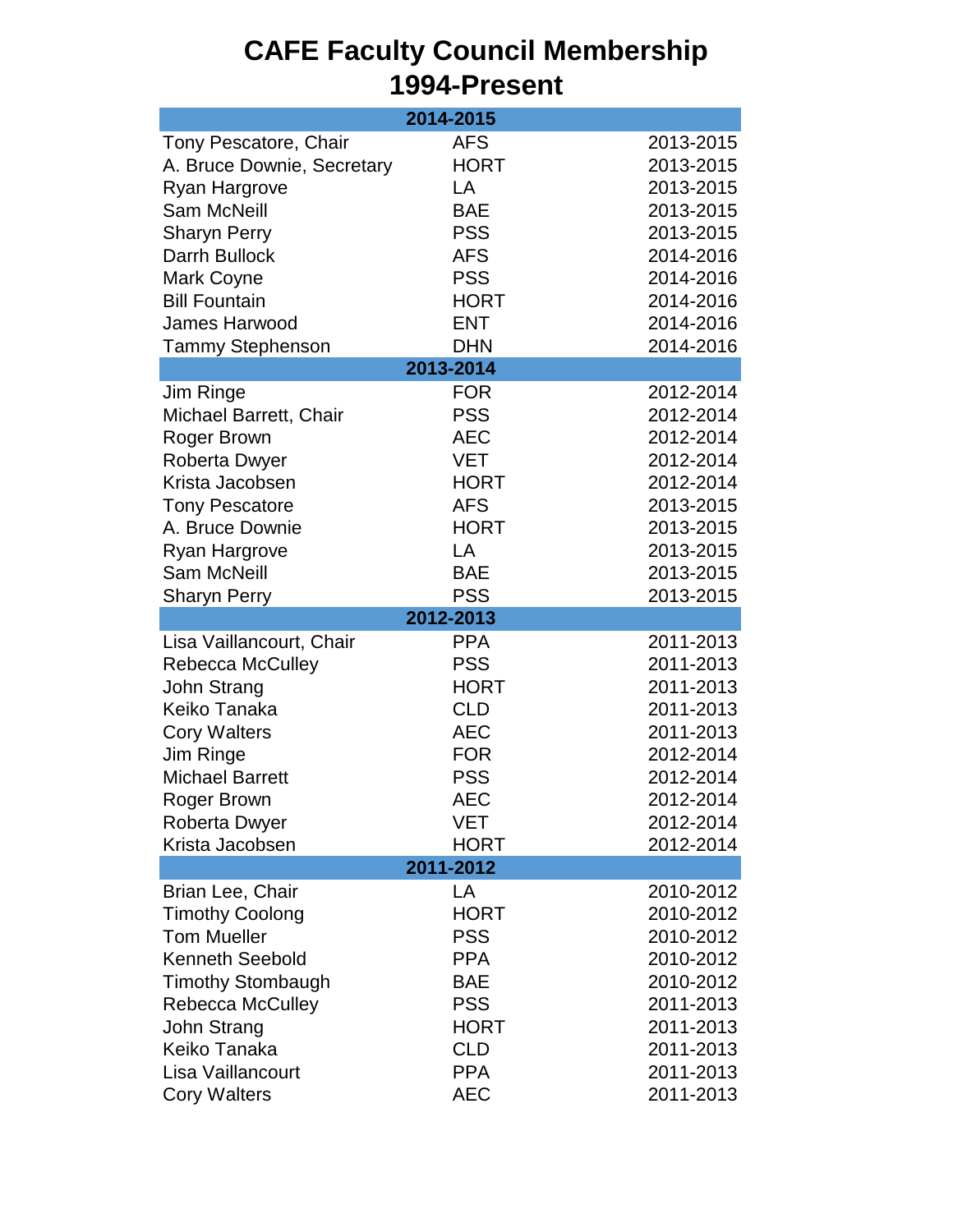#### **CAFE Faculty Council Membership 1994-Present** Ricard Bessin, Chair **ENT** 2009-2011 Christopher Barton FOR 2009-2011 Chad Lee **PSS** 2009-2011 Vanessa Jackson RTM 2009-2011 Claudia Heath FAM 2009-2011 Brian Lee LA 2010-2012 Timothy Coolong **HORT** 2010-2012 Tom Mueller **PSS** 2010-2012 Kenneth Seebold PPA 2010-2012 Timothy Stombaugh BAE 2010-2012 Richard Durham, Chair **HORT** 2008-2010 Laurie Fields **LA** 2008-2010 Michael Montross BAE 2008-2010 Kim Spillman **RTM** 2008-2010 Lee Townsend **ENT** 2008-2010 Ricard Bessin **ENT** 2009-2011 Christopher Barton FOR 2009-2011 Chad Lee **PSS** 2009-2011 Vanessa Jackson RTM 2009-2011 Claudia Heath FAM 2009-2011 Terry Conyers **FOR** 2007-2009 Rick Maurer **CLD** 2007-2009 Cheryl Mimbs FAM 2007-2009 Kenneth Seebold PPA 2007-2009 Steve Workman BAE 2007-2009 Richard Durham **HORT** 2008-2010 Laurie Fields **LA** 2008-2010 Michael Montross BAE 2008-2010 Kim Spillman **RTM** 2008-2010 Lee Townsend ENT 2008-2010 Chris Matocha PSS 2006-2008 Melissa Newman **AFS** 2006-2008 Tom Nieman LA 2006-2008 Ole Wendroth PSS 2006-2008 Brian Lee LA 2007-2008 Terry Conyers **FOR** 2007-2009 Rick Maurer, Chair **CLD** 2007-2009 Cheryl Mimbs FAM 2007-2009 Kenneth Seebold PPA 2007-2009 **2010-2011 2009-2010 2008-2009 2007-2008**

Steve Workman BAE 2007-2009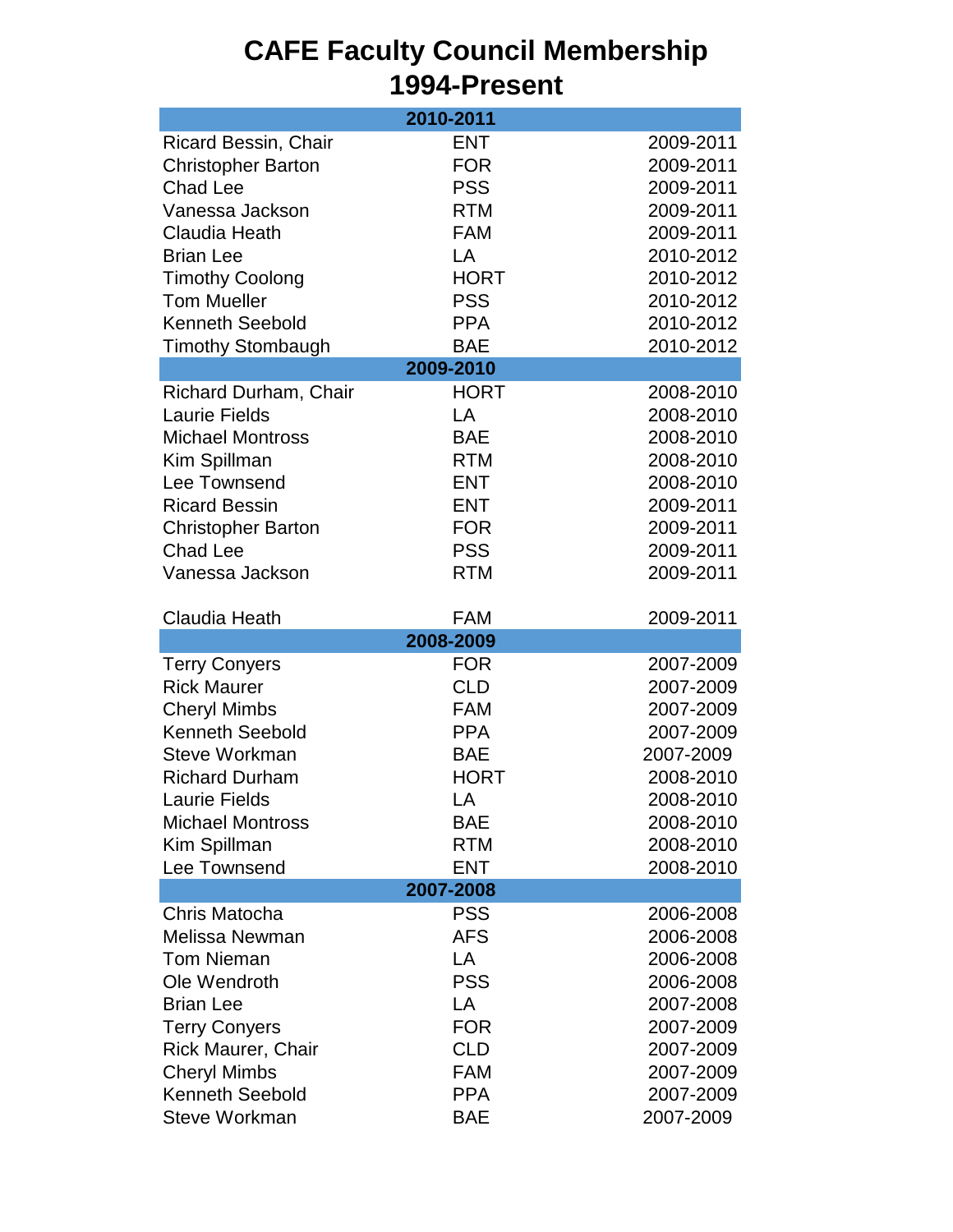### **CAFE Faculty Council Membership 1994-Present**

| 2006-2007                               |             |           |  |  |
|-----------------------------------------|-------------|-----------|--|--|
| Gary Palmer, Chair                      | <b>PSS</b>  | 2005-2007 |  |  |
| Mary Arthur                             | <b>FOR</b>  | 2005-2007 |  |  |
| <b>Richard Coffey</b>                   | <b>AFS</b>  | 2005-2007 |  |  |
| <b>Robert Geneve</b>                    | <b>HORT</b> | 2005-2007 |  |  |
| Janet Tietyen                           | <b>DHN</b>  | 2005-2007 |  |  |
| Donna Smith                             | <b>FAM</b>  | 2006-2007 |  |  |
| Chris Matocha                           | <b>PSS</b>  | 2006-2008 |  |  |
| Melissa Newman                          | <b>AFS</b>  | 2006-2008 |  |  |
| <b>Tom Nieman</b>                       | LA          | 2006-2008 |  |  |
| Ole Wendroth                            | <b>PSS</b>  | 2006-2008 |  |  |
|                                         | 2005-2006   |           |  |  |
| Mary Marchant, Chair                    | <b>AEC</b>  | 2004-2006 |  |  |
| Ray Forgue                              | <b>FAM</b>  | 2004-2006 |  |  |
| <b>Terry Jones</b>                      | <b>HORT</b> | 2004-2006 |  |  |
| Lynne Rieske-Kinney                     | <b>ENT</b>  | 2004-2006 |  |  |
| <b>Keith Schillo</b>                    | <b>AFS</b>  | 2004-2006 |  |  |
| <b>Gary Palmer</b>                      | <b>PSS</b>  | 2005-2007 |  |  |
| Mary Arthur                             | <b>FOR</b>  | 2005-2007 |  |  |
| <b>Richard Coffey</b>                   | <b>AFS</b>  | 2005-2007 |  |  |
| <b>Robert Geneve</b>                    | <b>HORT</b> | 2005-2007 |  |  |
| Janet Tietyen                           | <b>DHN</b>  | 2005-2007 |  |  |
|                                         | 2004-2005   |           |  |  |
| <b>Roy Burris</b>                       | <b>AFS</b>  | 2003-2005 |  |  |
| Roberta Dwyer                           | <b>VET</b>  | 2003-2005 |  |  |
| <b>Tricia Dyk</b>                       | <b>CLD</b>  | 2003-2005 |  |  |
| Lisa Gaetke                             | <b>NFS</b>  | 2003-2005 |  |  |
| Deborah Whitam                          | <b>CLD</b>  | 2003-2005 |  |  |
| <b>Mary Marchant</b>                    | <b>AEC</b>  | 2004-2006 |  |  |
| Ray Forgue                              | FAM         | 2004-2006 |  |  |
| <b>Terry Jones</b>                      | <b>HORT</b> | 2004-2006 |  |  |
| Lynne Rieske-Kinney                     | <b>ENT</b>  | 2004-2006 |  |  |
| <b>Keith Schillo</b>                    | <b>AFS</b>  | 2004-2006 |  |  |
| 2003-2004                               |             |           |  |  |
| RECORDS UNAVAILABLE FOR 2002-2004 TERMS |             |           |  |  |
| <b>Roy Burris</b>                       | <b>AFS</b>  | 2003-2005 |  |  |
| <b>Roberta Dwyer</b>                    | VET         | 2003-2005 |  |  |
| <b>Tricia Dyk</b>                       | <b>CLD</b>  | 2003-2005 |  |  |
| Lisa Gaetke                             | <b>NFS</b>  | 2003-2005 |  |  |
| Deborah Whitam                          | <b>CLD</b>  | 2003-2005 |  |  |
| 2002-2003                               |             |           |  |  |
| <b>Todd Pfeifer, Chair</b>              | <b>AGR</b>  | 2001-2003 |  |  |
| Lori Garkovich                          | <b>CLD</b>  | 2001-2003 |  |  |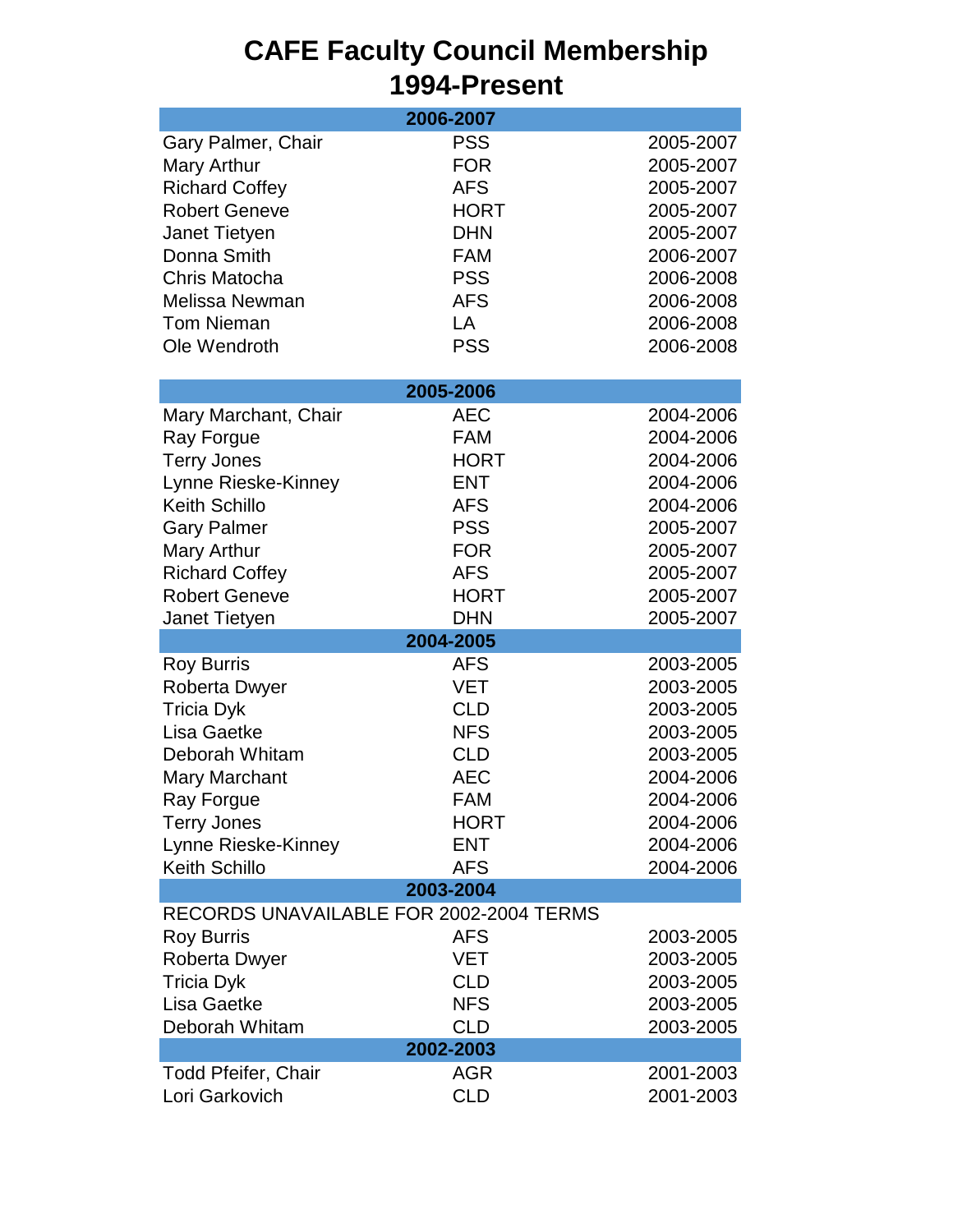### **CAFE Faculty Council Membership 1994-Present**

| <b>Jack McAllister</b>                  | <b>AFS</b>   | 2001-2003 |  |  |  |
|-----------------------------------------|--------------|-----------|--|--|--|
| Kim Ragland                             | AG COM       | 2001-2003 |  |  |  |
| RECORDS UNAVAILABLE FOR 2002-2004 TERMS |              |           |  |  |  |
| 2001-2002                               |              |           |  |  |  |
| Steve Isaacs, Chair                     | <b>AEC</b>   | 2000-2002 |  |  |  |
| Lee Edgerton                            | <b>AFS</b>   | 2000-2002 |  |  |  |
| <b>Mary Marchant</b>                    | <b>AEC</b>   | 2000-2002 |  |  |  |
| <b>Sue Nokes</b>                        | <b>BAE</b>   | 2000-2002 |  |  |  |
| Lori Garkovich                          | <b>CLD</b>   | 2001-2003 |  |  |  |
| <b>Jack McAllister</b>                  | <b>AFS</b>   | 2001-2003 |  |  |  |
| <b>Todd Pfeifer</b>                     | <b>AGR</b>   | 2001-2003 |  |  |  |
| Kim Ragland                             | AG COM       | 2001-2003 |  |  |  |
|                                         | 2000-2001    |           |  |  |  |
| Debra Aaron                             | <b>AFS</b>   | 1999-2001 |  |  |  |
| <b>Roberta Dwyer</b>                    | <b>VET</b>   | 1999-2001 |  |  |  |
| Larry Grabau                            | <b>AGR</b>   | 1999-2001 |  |  |  |
| John Strang                             | <b>HORT</b>  | 1999-2001 |  |  |  |
| Lee Edgerton                            | <b>AFS</b>   | 2000-2002 |  |  |  |
| <b>Steve Isaacs</b>                     | <b>AEC</b>   | 2000-2002 |  |  |  |
| Mary Marchant                           | <b>AEC</b>   | 2000-2002 |  |  |  |
| <b>Sue Nokes</b>                        | <b>BAE</b>   | 2000-2002 |  |  |  |
|                                         | 1999-2000    |           |  |  |  |
| Lee Townsend, Chair                     | <b>ENT</b>   | 1998-2000 |  |  |  |
| <b>Michael Lacki</b>                    | <b>FOR</b>   | 1998-2000 |  |  |  |
|                                         | Program and  |           |  |  |  |
|                                         | <b>Staff</b> |           |  |  |  |
| <b>Martha Nall</b>                      | Development  | 1998-2000 |  |  |  |
| Patti Sharko                            | <b>VET</b>   | 1998-2000 |  |  |  |
| Debra Aaron                             | <b>AFS</b>   | 1999-2001 |  |  |  |
| Roberta Dwyer                           | <b>VET</b>   | 1999-2001 |  |  |  |
| Larry Grabau                            | AGR          | 1999-2001 |  |  |  |
| John Strang                             | <b>HORT</b>  | 1999-2001 |  |  |  |
| 1998-1999                               |              |           |  |  |  |
| Lori Garkovich, Chair                   | Sociology    | 1997-1999 |  |  |  |
| <b>Lowell Bush</b>                      | <b>AGR</b>   | 1997-1999 |  |  |  |
| Larry Jones                             | <b>AEC</b>   | 1997-1999 |  |  |  |
| <b>Sue Nokes</b>                        | <b>BAE</b>   | 1997-1999 |  |  |  |
| Lee Townsend                            | <b>ENT</b>   | 1998-2000 |  |  |  |
| Michael Lacki                           | <b>FOR</b>   | 1998-2000 |  |  |  |
|                                         | Program and  |           |  |  |  |
|                                         | <b>Staff</b> |           |  |  |  |
| <b>Martha Nall</b>                      | Development  | 1998-2000 |  |  |  |
| Patti Sharko                            | VET          | 1998-2000 |  |  |  |